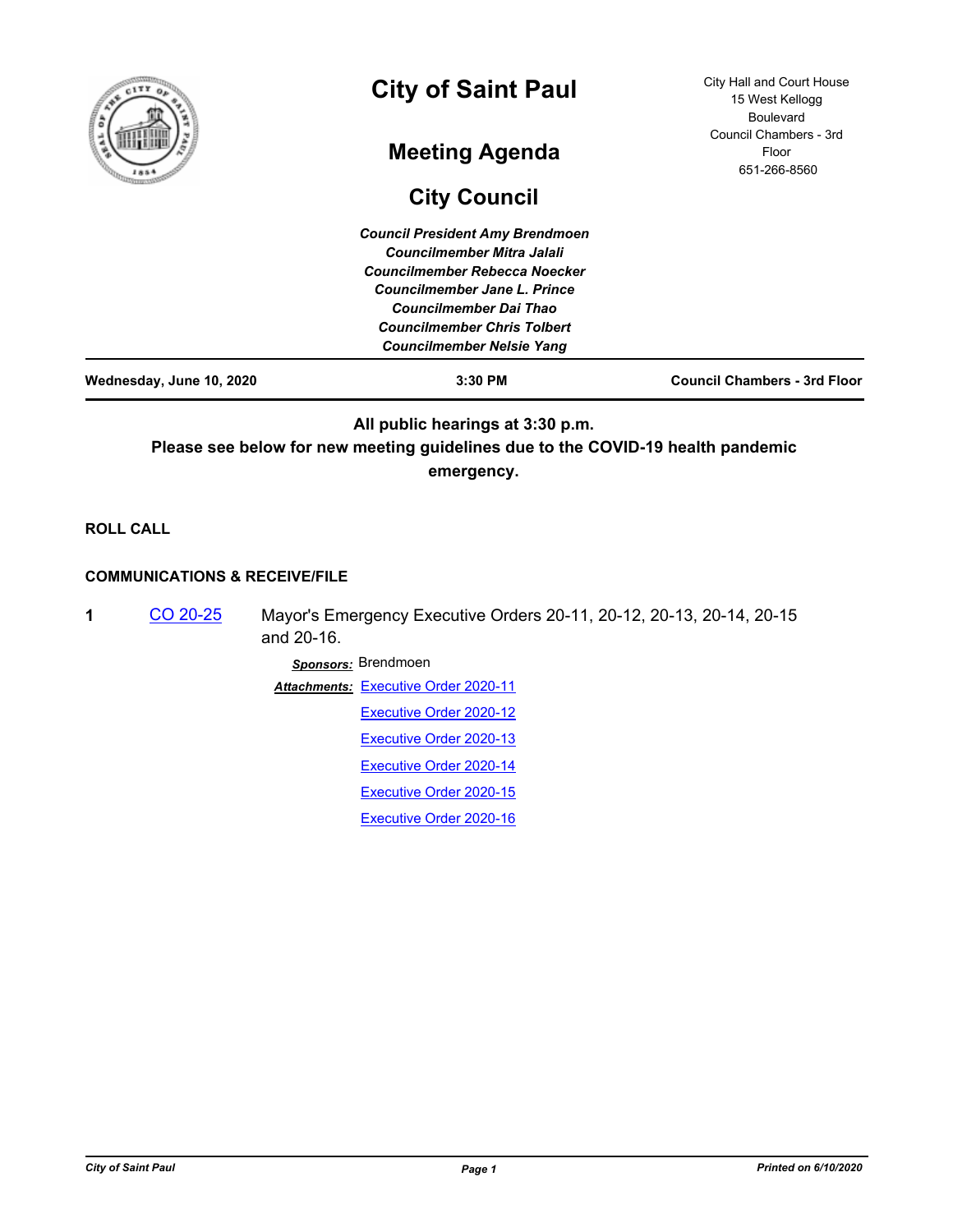# **CONSENT AGENDA**

**Items listed under the Consent Agenda will be enacted by one motion with no separate discussion. If discussion on an item is desired, the item will be removed from the Consent Agenda for separate consideration.**

**2** [RES 20-821](http://stpaul.legistar.com/gateway.aspx?m=l&id=/matter.aspx?key=34751) Approving the City's cost of providing Collection of Delinquent Garbage Bills for service during January to March 2020, and setting date of Legislative Hearing for July 9, 2020 and City Council public hearing for August 26, 2020 to consider and levy the assessments against individual properties. (File No. CG2002A1, Assessment No. 200120)

> *Sponsors:* Brendmoen Attachments: [Report of Completion CG2002A1.200120](http://StPaul.legistar.com/gateway.aspx?M=F&ID=a18e3bcd-e2b1-4059-bb13-4e7c38a00300.pdf) [Assessment Roll CG2002A1.200120](http://StPaul.legistar.com/gateway.aspx?M=F&ID=140de530-ac08-4dc2-a2f2-a74d4d094201.pdf)

**3** [RES 20-822](http://stpaul.legistar.com/gateway.aspx?m=l&id=/matter.aspx?key=34752) Approving the City's cost of providing Collection of Delinquent Garbage Bills for service during January to March 2020, and setting date of Legislative Hearing for July 9, 2020 and City Council public hearing for August 26, 2020 to consider and levy the assessments against individual properties. (File No. CG2002A3, Assessment No. 200122)

> *Sponsors:* Brendmoen Attachments: [Report of Completion CG2002A3.200122](http://StPaul.legistar.com/gateway.aspx?M=F&ID=8e23af84-a9ed-4e56-b609-ee9a64c08346.pdf)

[Assessment Roll CG2002A3.200122](http://StPaul.legistar.com/gateway.aspx?M=F&ID=f0c2bd61-5d7c-4839-ad1b-e16fa0a74d4c.pdf)

**4** [RES 20-823](http://stpaul.legistar.com/gateway.aspx?m=l&id=/matter.aspx?key=34753) Approving the City's cost of providing Collection of Delinquent Garbage Bills for service during January to March 2020, and setting date of Legislative Hearing for July 9, 2020 and City Council public hearing for August 26, 2020 to consider and levy the assessments against individual properties. (File No. CG2002B1, Assessment No. 200124)

*Sponsors:* Brendmoen

Attachments: [Report of Completion CG2002B1.200124](http://StPaul.legistar.com/gateway.aspx?M=F&ID=f478af32-5ab2-4b01-b76e-027a57b19e4f.pdf)

[Assessment Roll CG2002B1.200124](http://StPaul.legistar.com/gateway.aspx?M=F&ID=1edb522b-c260-4052-860f-5247311dddd9.pdf)

**5** [RES 20-824](http://stpaul.legistar.com/gateway.aspx?m=l&id=/matter.aspx?key=34754) Approving the City's cost of providing Collection of Vacant Building Registration Fees billed during August 22, 2019 to February 18, 2020, and setting date of Legislative Hearing for July 7, 2020 and City Council public hearing for August 19, 2020 to consider and levy the assessments against individual properties. (File No. VB2011, Assessment No. 208813)

> *Sponsors:* Brendmoen **Attachments: [Report of Completion VB2011](http://StPaul.legistar.com/gateway.aspx?M=F&ID=17e51743-520b-4d03-9e24-365d35b3950b.pdf)**

[Assessment Roll VB2011](http://StPaul.legistar.com/gateway.aspx?M=F&ID=04400e54-a9bf-4d3f-9081-b6e804d57ccb.pdf)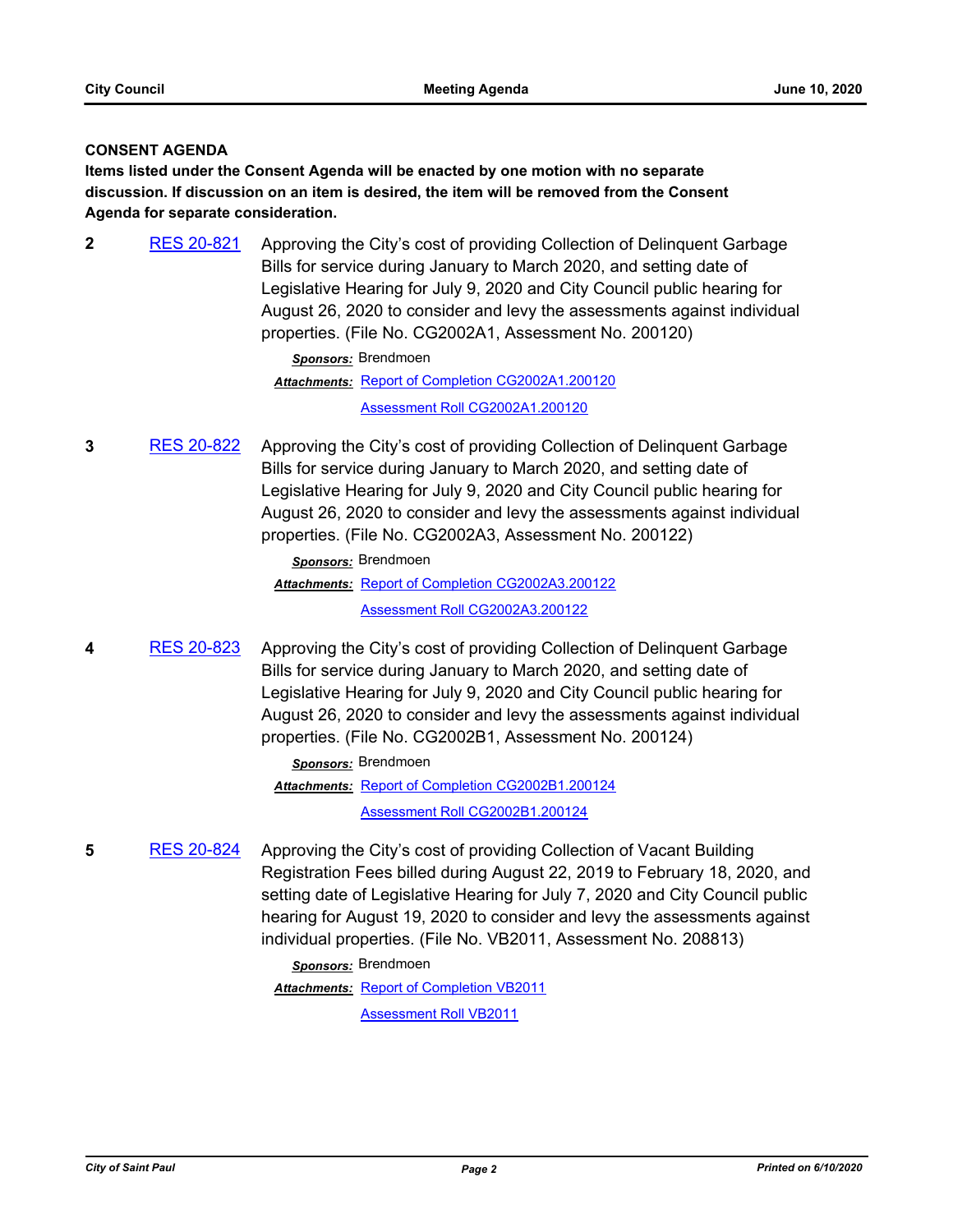|    |                   | Occupancy Fees billed during January 8 to February 15, 2020, and setting<br>date of Legislative Hearing for July 7, 2020 and City Council public hearing<br>for August 19, 2020 to consider and levy the assessments against<br>individual properties. (File No. CRT2011, Assessment No. 208210)<br>Sponsors: Brendmoen                                                                              |
|----|-------------------|------------------------------------------------------------------------------------------------------------------------------------------------------------------------------------------------------------------------------------------------------------------------------------------------------------------------------------------------------------------------------------------------------|
|    |                   | <b>Attachments: Report of Completion CRT2011</b>                                                                                                                                                                                                                                                                                                                                                     |
|    |                   | <b>Assessment Roll CRT2011</b>                                                                                                                                                                                                                                                                                                                                                                       |
| 7  | <b>RES 20-826</b> | Approving the City's cost of providing Excessive Use of Inspection or<br>Abatement services billed during January 21 to February 20, 2020, and<br>setting date of Legislative Hearing for July 7, 2020 and City Council public<br>hearing for August 19, 2020 to consider and levy the assessments against<br>individual properties. (File No. J2011E, Assessment No. 208316)<br>Sponsors: Brendmoen |
|    |                   | Attachments: Report of Completion J2011E                                                                                                                                                                                                                                                                                                                                                             |
|    |                   | <b>Assessment Roll J2011E</b>                                                                                                                                                                                                                                                                                                                                                                        |
| 8  | <b>RES 20-827</b> | Approving the City's cost of providing Securing and/or Emergency<br>Boarding services during March 2020, and setting date of Legislative<br>Hearing for July 7, 2020 and City Council public hearing for May 5, 2021 to<br>consider and levy the assessments against individual properties. (File No.<br>J2011B, Assessment No. 208110)<br>Sponsors: Brendmoen                                       |
|    |                   | <b>Attachments: Report of Completion J2011B</b>                                                                                                                                                                                                                                                                                                                                                      |
|    |                   | <b>Assessment Roll J2011B</b>                                                                                                                                                                                                                                                                                                                                                                        |
| 9  | <b>RES 20-828</b> | Approving the City's cost of providing Graffiti Removal services during<br>March 4 to April 20, 2020, and setting date of Legislative Hearing for July<br>7, 2020 and City Council public hearing for May 5, 2021 to consider and<br>levy the assessments against individual properties. (File No. J2007P,<br>Assessment No. 208406)                                                                 |
|    |                   | Sponsors: Brendmoen                                                                                                                                                                                                                                                                                                                                                                                  |
|    |                   | <b>Attachments: Report of Completion J2007P</b>                                                                                                                                                                                                                                                                                                                                                      |
|    |                   | <b>Assessment Roll J2007P</b>                                                                                                                                                                                                                                                                                                                                                                        |
| 10 | <b>RES 20-809</b> | Establishing the rate of pay for a new classification of Community<br>Engagement Cadet in Grade 016 of EG 01, AFSCME Clerical.<br>Sponsors: Brendmoen<br><b>Attachments: Community Engagement Cadet - Resolution-Financial Analysis</b>                                                                                                                                                              |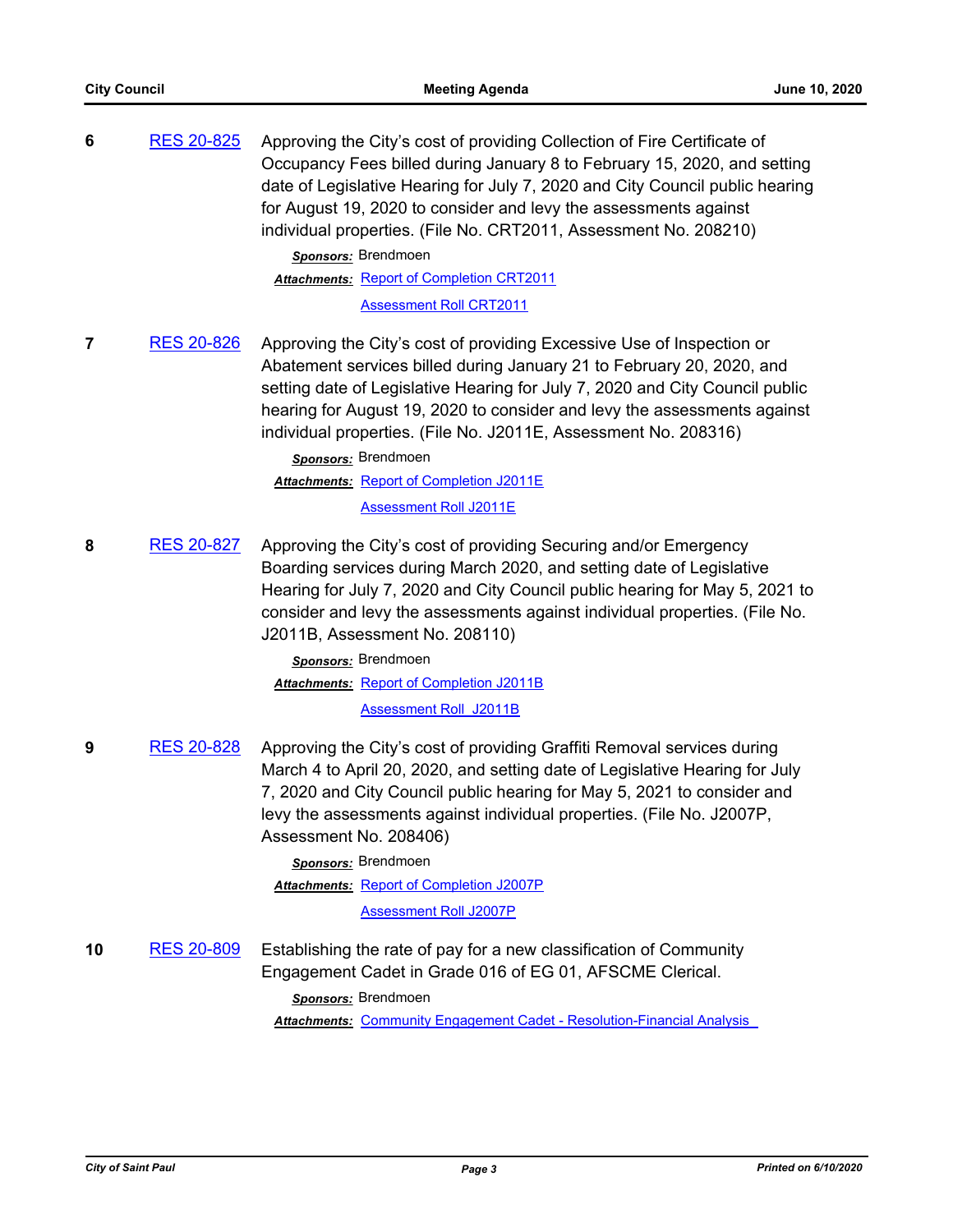**11** [RES 20-835](http://stpaul.legistar.com/gateway.aspx?m=l&id=/matter.aspx?key=34767) Changing the rate of pay for Payroll Auditor in EG 81, CCEA-Clerical. (To be laid over one week for adoption)

*Sponsors:* Brendmoen

*Attachments:* [Payroll Auditor Resolution-Financial Analysis](http://StPaul.legistar.com/gateway.aspx?M=F&ID=6416fdf7-bcc5-4caf-b668-455496f331db.pdf)

**12** [RES 20-813](http://stpaul.legistar.com/gateway.aspx?m=l&id=/matter.aspx?key=34743) Authorizing payment in the amount of nine thousand four hundred eighteen dollars and ninety-two cents (\$9,418.92) in full and final settlement of the claim of State Farm Insurance as Subrogee of Courtney Roberts.

> *Sponsors:* Brendmoen Attachments: [PD release C190274](http://StPaul.legistar.com/gateway.aspx?M=F&ID=a63ed090-ace3-4857-80d6-4c975ba6dd9f.pdf) [W9 C190274](http://StPaul.legistar.com/gateway.aspx?M=F&ID=5a176a19-e2ee-4feb-a22a-26bbf00085e4.pdf) [c190274 financial analysis](http://StPaul.legistar.com/gateway.aspx?M=F&ID=274aa2eb-0ca2-481a-ba5d-2f54e2960ded.xlsx) [c190274 resolution](http://StPaul.legistar.com/gateway.aspx?M=F&ID=5cbc0117-bc61-4da2-a97a-86dd46a8435b.docx)

**13** [RES 20-814](http://stpaul.legistar.com/gateway.aspx?m=l&id=/matter.aspx?key=34744) Authorizing payment in the amount of thirteen thousand four hundred eighty-eight dollars and thirty-four cents (\$13,488.34) in full and final settlement of the claim of State Farm Insurance as Subrogee of Snap Construction, Inc.

> *Sponsors:* Brendmoen Attachments: **[PD release C190484](http://StPaul.legistar.com/gateway.aspx?M=F&ID=1e5d6fa1-8cf8-4c93-bb78-98560da2426e.pdf)** [W9 C190484](http://StPaul.legistar.com/gateway.aspx?M=F&ID=7fc2c2d1-f706-4c74-b410-a42a926ec952.pdf) [c190484 financial analysis](http://StPaul.legistar.com/gateway.aspx?M=F&ID=e18b10aa-2578-4856-b278-eaf7f7811c27.xlsx) [c190484 resolution](http://StPaul.legistar.com/gateway.aspx?M=F&ID=66614696-2b31-4fb1-ac18-6d6117a53535.docx)

**14** [RES 20-855](http://stpaul.legistar.com/gateway.aspx?m=l&id=/matter.aspx?key=34795) Supporting fair, direct federal emergency support to reopen and build local American economies.

*Sponsors:* Brendmoen

**15** [RES 20-779](http://stpaul.legistar.com/gateway.aspx?m=l&id=/matter.aspx?key=34701) Authorizing the Department of Parks and Recreation to apply for and accept up to \$7,900 in cost-share funding from the Ramsey-Washington Metro Watershed District for mechanical harvesting of aquatic vegetation on Lake Phalen in 2020.

*Sponsors:* Yang

**16** [RES 20-841](http://stpaul.legistar.com/gateway.aspx?m=l&id=/matter.aspx?key=34779) Authorizing the Department of Planning and Economic Development to execute an agreement with the Metropolitan Council, which includes an indemnification clause, to accept the Metropolitan Council Livable Communities Tax Base Revitalization Account grant for 1222 University Avenue.

*Sponsors:* Thao and Brendmoen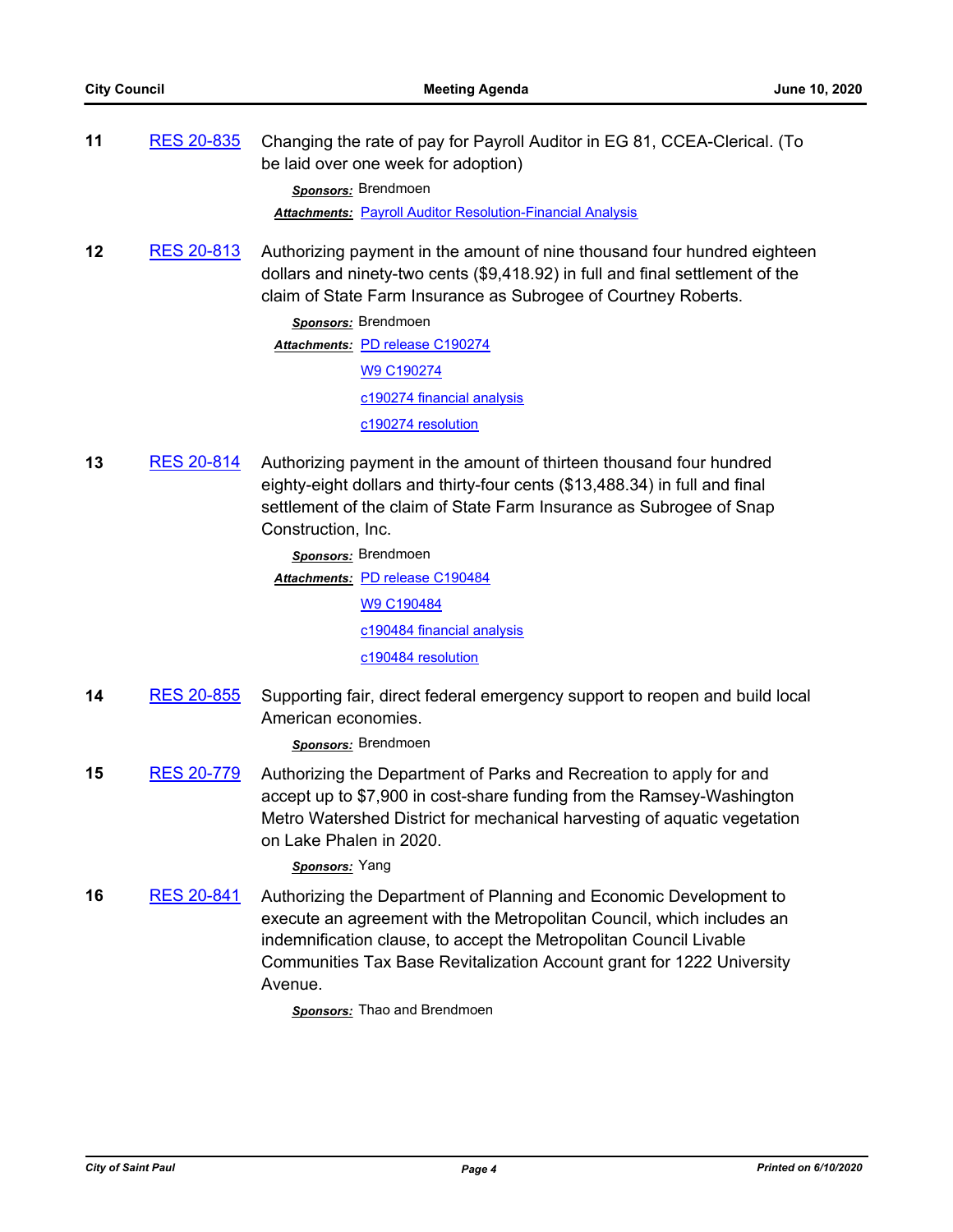| 17 | <b>RES 20-781</b>      | Authorizing the City to enter into a cooperative agreement with MnDOT<br>regarding the 2020 Como Trail Project.<br>Sponsors: Jalali<br>Attachments: MnDOT Agreement Como Trail                                                                                                                                                  |
|----|------------------------|---------------------------------------------------------------------------------------------------------------------------------------------------------------------------------------------------------------------------------------------------------------------------------------------------------------------------------|
| 18 | <u>RES 20-796</u>      | Authorizing the City to enter into a Master Funding Agreement with the<br>Metropolitan Council for the METRO Gold Line Bus Rapid Transit (BRT)<br>Project.<br>Sponsors: Brendmoen<br>Attachments: Met Council MFA Gold Line                                                                                                     |
| 19 | <b>RES 20-777</b>      | Authorizing the City to enter into a cooperative agreement with Ramsey<br>County for the Payne/7th Intersection Project.<br>Sponsors: Brendmoen<br><b>Attachments: Ramsey County Agreement Payne 7th</b>                                                                                                                        |
| 20 | <b>RES 20-780</b>      | Authorizing the City to enter into a cooperative agreement with MnDOT<br>regarding the 2020 Johnson Parkway Regional Trail Project.<br>Sponsors: Brendmoen<br><b>Attachments: MNDOT Agreement Johnson Trail</b>                                                                                                                 |
| 21 | <b>RES 20-832</b>      | Approving adverse action against the Second Hand Dealer License<br>application submitted by World of Wireless Communications, Inc., d/b/a<br>World of Wireless (License ID #20190002733) at 814 White Bear Avenue<br>North.<br>Sponsors: Prince<br>Attachments: [http][PWRSVEDO0DLBHL][][v][Notice of intent to deny licen] (2) |
|    | <b>SUSPENSION ITEM</b> |                                                                                                                                                                                                                                                                                                                                 |
|    | <b>RES 20-874</b>      | Affirming the Extension of Declaration of Local Emergency issued June 8,<br>2020 by Mayor Melvin Carter III.                                                                                                                                                                                                                    |

*Sponsors:* Brendmoen

*Attachments:* [Emergency Declaration COVID-19 Extension](http://StPaul.legistar.com/gateway.aspx?M=F&ID=f7eaff16-7dd0-4b02-9705-f50b3e1054d5.pdf)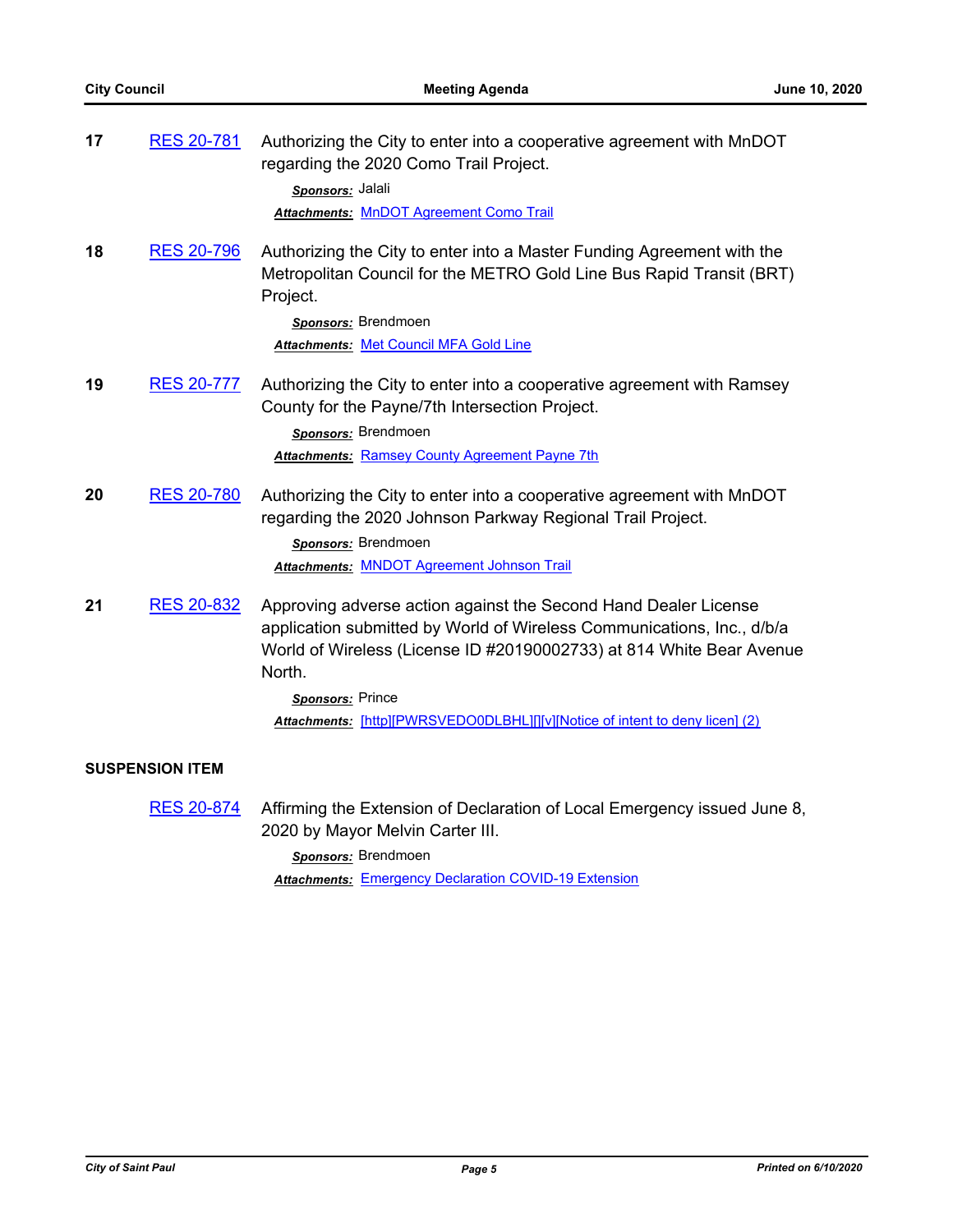## **FOR DISCUSSION**

**22** [APC 20-4](http://stpaul.legistar.com/gateway.aspx?m=l&id=/matter.aspx?key=34693) Public hearing to consider the appeal of Told Development of the Planning Commission decision to deny a requested variance to the 0.3 Floor Area Ratio minimum at 1212 Prosperity Avenue.

*Sponsors:* Yang

Attachments: [01 20-033-549 1212 Prosperity appeal app and backup](http://StPaul.legistar.com/gateway.aspx?M=F&ID=2f2b0d0a-3228-4e5b-b33b-cd3e2bf08892.pdf) [2 -20-018-602-Signed PC Resoultion](http://StPaul.legistar.com/gateway.aspx?M=F&ID=2f649c43-4b75-45f7-b079-6921cc9b24b7.pdf) [03 20-018-602 PC Action minutes 05-01-20](http://StPaul.legistar.com/gateway.aspx?M=F&ID=03f926d6-83a8-4421-b37f-d6978c90eedf.pdf) [04 20-018-602 ZC Packet Told 4-9-20](http://StPaul.legistar.com/gateway.aspx?M=F&ID=d4f19a22-92a6-416a-b001-702f197359a8.pdf) [05 20-018-602 ZC Minutes 4-9-20](http://StPaul.legistar.com/gateway.aspx?M=F&ID=d13f9310-bb97-41de-9c45-6901f7a1e5ae.pdf) [06 20-018-602 Told Dev 60-Day Extension Letter](http://StPaul.legistar.com/gateway.aspx?M=F&ID=617dd6be-6590-49ed-a5c6-8c1eae520057.pdf) [07 Public Notice Proof](http://StPaul.legistar.com/gateway.aspx?M=F&ID=02974d6c-684e-479d-a971-b16e00545902.pdf) [District 2 letter](http://StPaul.legistar.com/gateway.aspx?M=F&ID=eb0a66ee-3b7e-4612-9178-06f793e15dd8.docx)

## **ORDINANCES**

**An ordinance is a city law enacted by the City Council. It is read at four separate council meetings and becomes effective after passage by the Council and 30 days after publication in the Saint Paul Legal Ledger. Public hearings on ordinances are held at the third reading.**

## **Second Reading**

23 [Ord 20-21](http://stpaul.legistar.com/gateway.aspx?m=l&id=/matter.aspx?key=34681) Granting the application of V V Property LLC to rezone property at 1619 Dayton Avenue from T2 Traditional Neighborhood to T3 Traditional Neighborhood, and amending Chapter 60 of the Legislative Code pertaining to the zoning map.

| Sponsors: Jalali |                                               |
|------------------|-----------------------------------------------|
|                  | <b>Attachments: PC Resolution VV Property</b> |
|                  | pcactionminutes051520                         |
|                  | <b>Signed Zoning Committee Minutes</b>        |
|                  | <b>Draft ZC Minutes</b>                       |
|                  | <b>Staff report and attachments</b>           |
|                  | <b>Public Comment from J. Exley</b>           |

# **PUBLIC HEARINGS**

**24** [RES PH](http://stpaul.legistar.com/gateway.aspx?m=l&id=/matter.aspx?key=34657)  20-127 Amending the financing and spending plans in the Fire Department in the amount of \$2,594.71 for the Minnesota Task Force One team reimbursement from the City of Edina.

> *Sponsors:* Brendmoen *Attachments:* [MNTF1 Financial Analysis \\$2,594.71 May 2020.pdf](http://StPaul.legistar.com/gateway.aspx?M=F&ID=39e1603c-d58d-42bc-8944-177eb39eb72f.pdf)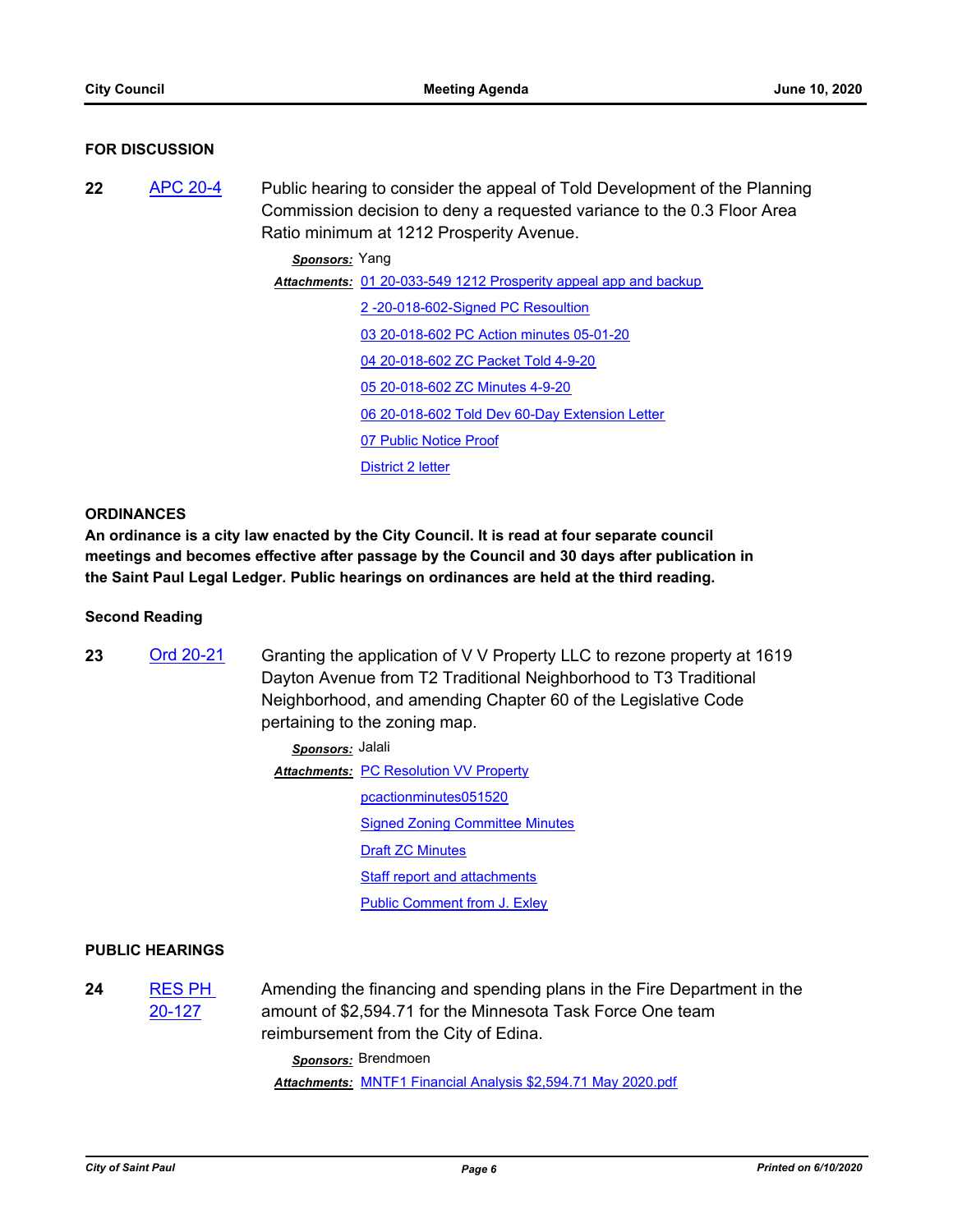| 25 | <b>RES PH</b><br>20-129 | Authorizing the Police Department to accept and amend the 2020 Special<br>Fund Budget for the Minnesota Department of Health, 2020 Making a<br>Difference in Minnesota grant.                                                                  |
|----|-------------------------|------------------------------------------------------------------------------------------------------------------------------------------------------------------------------------------------------------------------------------------------|
|    |                         | Sponsors: Brendmoen                                                                                                                                                                                                                            |
|    |                         | <b>Attachments: Making a Difference in MN (MAD) from MN Dept of Health</b>                                                                                                                                                                     |
|    |                         | 2020 Making a Difference (MAD) in Minnesota - Financial Analysis                                                                                                                                                                               |
| 26 | Ord 20-20               | Granting the application of Pacific Ramp LLC to rezone property at 1015<br>Bandana Boulevard West from B3 General Business to T3 Traditional<br>Neighborhood, and amending Chapter 60 of the Legislative Code<br>pertaining to the Zoning Map. |
|    |                         | Sponsors: Jalali                                                                                                                                                                                                                               |
|    |                         | Attachments: PC Resolution 20-018721 Bandana Blvd Rezone                                                                                                                                                                                       |
|    |                         | PC Action Minutes 20-018721 Bandana Blvd Housing Rezone                                                                                                                                                                                        |
|    |                         | Staff Report Packet 20-018721 Bandana Blvd Housing Rezone                                                                                                                                                                                      |
|    |                         | <b>Staff Presentation 20-018721 Bandana Blvd Housing Rezone</b>                                                                                                                                                                                |
|    |                         | ZC Minutes 20-018721 Bandana Blvd Rezone                                                                                                                                                                                                       |
|    |                         | <b>Comment rec'd by Council</b>                                                                                                                                                                                                                |

# **LEGISLATIVE HEARING ITEMS**

| 27 | <b>RLH VBR</b><br>$20 - 33$ | Appeal of Rouchen Lu to a Vacant Building Registration Notice at 1670<br>ARLINGTON AVENUE EAST.                                  |
|----|-----------------------------|----------------------------------------------------------------------------------------------------------------------------------|
|    |                             | Sponsors: Yang                                                                                                                   |
|    |                             | <b>Attachments: 1670 Arlington Ave E.appeal.5-18-20</b>                                                                          |
|    |                             | 1670 Arlington Ave E.Lu ltr.6-1-20                                                                                               |
| 28 | <b>RLH TA</b><br>20-33      | Ratifying the Appealed Special Tax Assessment for property at 377<br>ARUNDEL STREET. (File No. CG1904E4, Assessment No. 190163)  |
|    |                             | <b>Sponsors: Thao</b>                                                                                                            |
|    |                             | Attachments: 377 Arundel St. Citizen Letter. 12-23-2019                                                                          |
|    |                             | 377 Arundel St.Q3 Invoice and Final Notice.12-23-2019                                                                            |
| 29 | <b>RLH TA</b><br>20-189     | Deleting the Appealed Special Tax Assessment for property at 704-706<br>BLAIR AVENUE. (File No. CG2001E3, Assessment No. 200118) |
|    |                             | Sponsors: Thao                                                                                                                   |
|    |                             | Attachments: 706 Balir Ave.documents.pdf                                                                                         |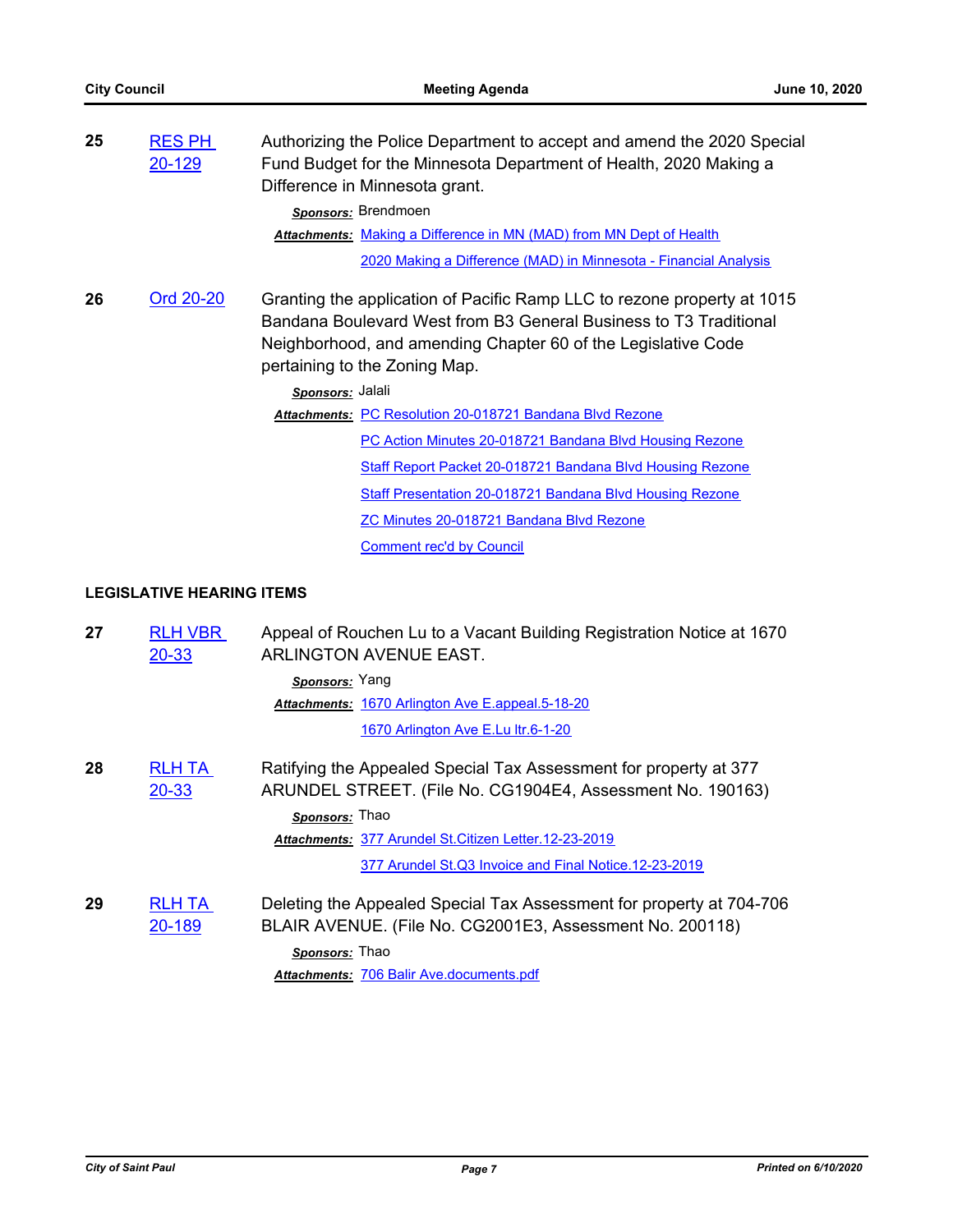| 30 | <b>RLH TA</b><br>20-298     | Deleting the Appealed Special Tax Assessment for property at 704-706<br>BLAIR AVENUE. (File No. CG1904E3, Assessment No. 190162)                                           |
|----|-----------------------------|----------------------------------------------------------------------------------------------------------------------------------------------------------------------------|
|    |                             | Sponsors: Thao                                                                                                                                                             |
|    |                             | Attachments: 706 Blair Avenue. 706 Blair Ave. 4-27-2020                                                                                                                    |
|    |                             | 706 Blair Avenue. FW 706 Blair Avenue Q4 2019 Assessment Error.4-27-2020                                                                                                   |
|    |                             | 706 Blair Avenue. Notice of Nonpayment 4.03.2020.4-21-2020                                                                                                                 |
|    |                             | 706 Blair Avenue. RE Contact inormation for Clare Pillsbury.4-21-2020                                                                                                      |
|    |                             | 706 Blair Avenue. Republic Email Acct Balance April 2020. 4-21-2020                                                                                                        |
|    |                             | 706 Blair Avenue. Republic letter 1.20.19. 4-21-2020                                                                                                                       |
|    |                             | 706 Blair Avenue. Republic payments 10.15.18-10.25.19.4-21-2020                                                                                                            |
|    |                             | 706 Blair Avenue. Bill for 704 Blair Avenue. 4-21-2020                                                                                                                     |
| 31 | <b>RLH TA</b><br>20-121     | Ratifying the Appealed Special Tax Assessment for property at 1159<br>CENTRAL AVENUE WEST. (File No. CG1904E2, Assessment No.<br>190161)                                   |
|    |                             | Sponsors: Thao                                                                                                                                                             |
|    |                             | Attachments: 1159 Central Avenue West. RE FW Gregory K Miller 1159 Central Ave W St. Pa                                                                                    |
|    |                             | 1159 Central Avenue West. UDRF. 2-04-2020                                                                                                                                  |
|    |                             | 1159 Central Avenue West. RE 1 - 4 Units - City of St. Paul E-mail. 2-05-2020.p                                                                                            |
|    |                             | 1159 Central Avenue West. FW Gregory K Miller 1159 CEntral Ave W St Paul.2                                                                                                 |
| 32 | <b>RLH VBR</b><br>$20 - 35$ | Appeal of Ivan Farrera, dba Venture Capital, LLC to a Vacant Building<br>Registration Fee Warning Letter at 560 CHARLES AVENUE.                                            |
|    |                             | Sponsors: Thao                                                                                                                                                             |
|    |                             | Attachments: 560 Charles Ave.appeal.05-14-20                                                                                                                               |
|    |                             | 560 Charles Ave. Farrera Ltr.6-1-20                                                                                                                                        |
| 33 | <b>RLH VO</b><br>$20 - 18$  | Appeal of Nate Stevens, WITS Management, on behalf of Konrad Lightner,<br>to a Revocation of Fire Certificate of Occupancy and Order to Vacate at<br>870 COOK AVENUE EAST. |
|    |                             | Sponsors: Yang                                                                                                                                                             |
|    |                             | Attachments: 870 Cook Ave E.appeal.5-15-20                                                                                                                                 |
|    |                             | 870 Cook Ave E.Revocation Notice.4-24-20.pdf                                                                                                                               |
|    |                             | 870 Cook Ave E. photos 3-4-20                                                                                                                                              |
|    |                             | 870 Cook Ave E. photos 2-27-20                                                                                                                                             |
|    |                             | 870 Cook Ave E.Stevens Ltr.5-29-20.doc                                                                                                                                     |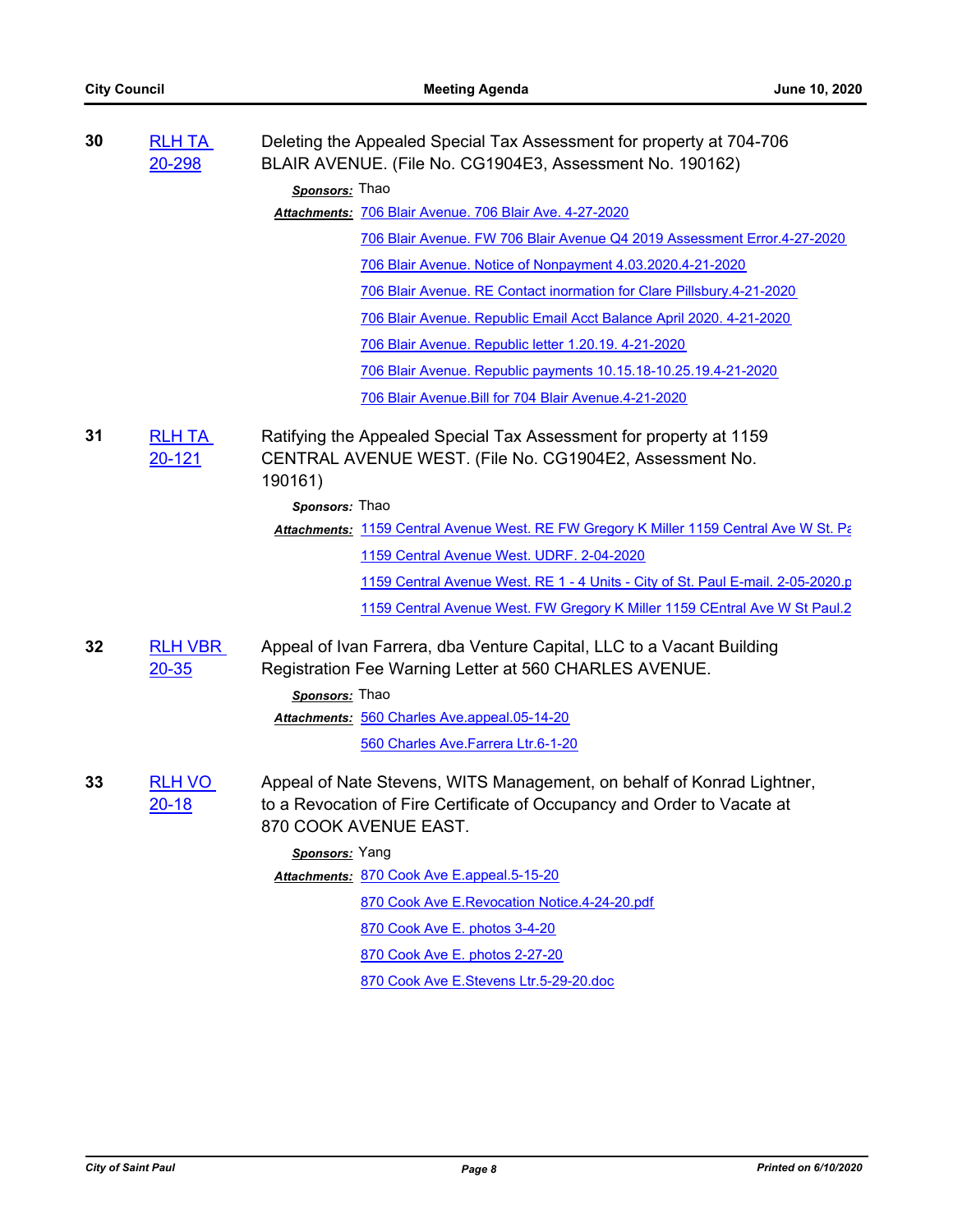| 34 | <b>RLH TA</b><br>19-903     | Ratifying the Appealed Special Tax Assessment for property at 1940<br>FAIRMOUNT AVENUE. (File No. J2004E, Assessment No. 208303)     |
|----|-----------------------------|--------------------------------------------------------------------------------------------------------------------------------------|
|    |                             | Sponsors: Jalali                                                                                                                     |
|    |                             | Attachments: 1940 Fairmount Ave.SA Letter.6-28-18.pdf                                                                                |
|    |                             | 1940 Fairmount Ave.EC Letter and Bill.7-3-19.pdf                                                                                     |
|    |                             | 1940 Fairmount Ave. Brandt email. 3-23-20                                                                                            |
|    |                             | 1940 Fairmount Ave. Brandt email to Council. 5-29-20.pdf                                                                             |
|    |                             | 1940 Fairmount Ave. Brandt email to Council #2.5-29-20.pdf                                                                           |
|    |                             | 1940 Fairmount Ave. Vang-Brandt email. 6-2-20.pdf                                                                                    |
|    |                             | 1940 Fairmount Ave. Brandt email. 6-3-20.pdf                                                                                         |
| 35 | <b>RLH TA</b><br>20-170     | Ratifying the Appealed Special Tax Assessment for property at 1940<br>FAIRMOUNT AVENUE. (File No. J2007E, Assessment No. 208306)     |
|    |                             | Sponsors: Jalali                                                                                                                     |
|    |                             | Attachments: 1940 Fairmount Ave.SA Letter.6-28-18.pdf                                                                                |
|    |                             | 1940 Fairmount Ave. Correction Notice. 6-27-18.pdf                                                                                   |
|    |                             | 1940 Fairmount Ave.EC Letter & Bill.10-21-19.pdf                                                                                     |
|    |                             | 1940 Fairmount Ave. Photo. 10-21-19.pdf                                                                                              |
|    |                             | 1940 Fairmount Ave. Brandt email to Council. 5-29-20.pdf                                                                             |
|    |                             | 1940 Fairmount Ave. Brandt email to Council #2.5-29-20.pdf                                                                           |
|    |                             | 1940 Fairmount Ave. Vang-Brandt email. 6-2-20.pdf                                                                                    |
|    |                             | 1940 Fairmount Ave. Vang-Brandt email. 6-2-20.pdf                                                                                    |
|    |                             | 1940 Fairmount Ave. Brandt email. 6-3-20.pdf                                                                                         |
| 36 | <b>RLH TA</b><br>$20 - 39$  | Ratifying the Appealed Special Tax Assessment for property at 2018<br>FOURTH STREET EAST. (File No. CG1904E2, Assessment No. 190161) |
|    |                             | Sponsors: Prince                                                                                                                     |
|    |                             | Attachments: 2018 Fourth St E. Citizen Affidavit. 12-23-2019                                                                         |
|    |                             | 2018 Fourth St E. Invoice and Final Notice. 12-23-2019                                                                               |
| 37 | <b>RLH VBR</b><br>$20 - 32$ | Appeal of Wayne C. Stainbrook to a Vacant Building Registration Fee<br>Warning Letter at 449 HATCH AVENUE.                           |
|    |                             | Sponsors: Brendmoen                                                                                                                  |
|    |                             | Attachments: 449 Hatch Ave.appeal.5-8-20                                                                                             |
|    |                             | 449 Hatch Ave.photos 3-31-20                                                                                                         |
|    |                             | 449 Hatch Ave.Stainbrook Ltr.5-21-20                                                                                                 |
|    |                             | 449 Hatch Ave.Email Chain.5-26-20                                                                                                    |
|    |                             | 449 Hatch Ave.Stainbrook Revised Ltr.5-28-20.doc                                                                                     |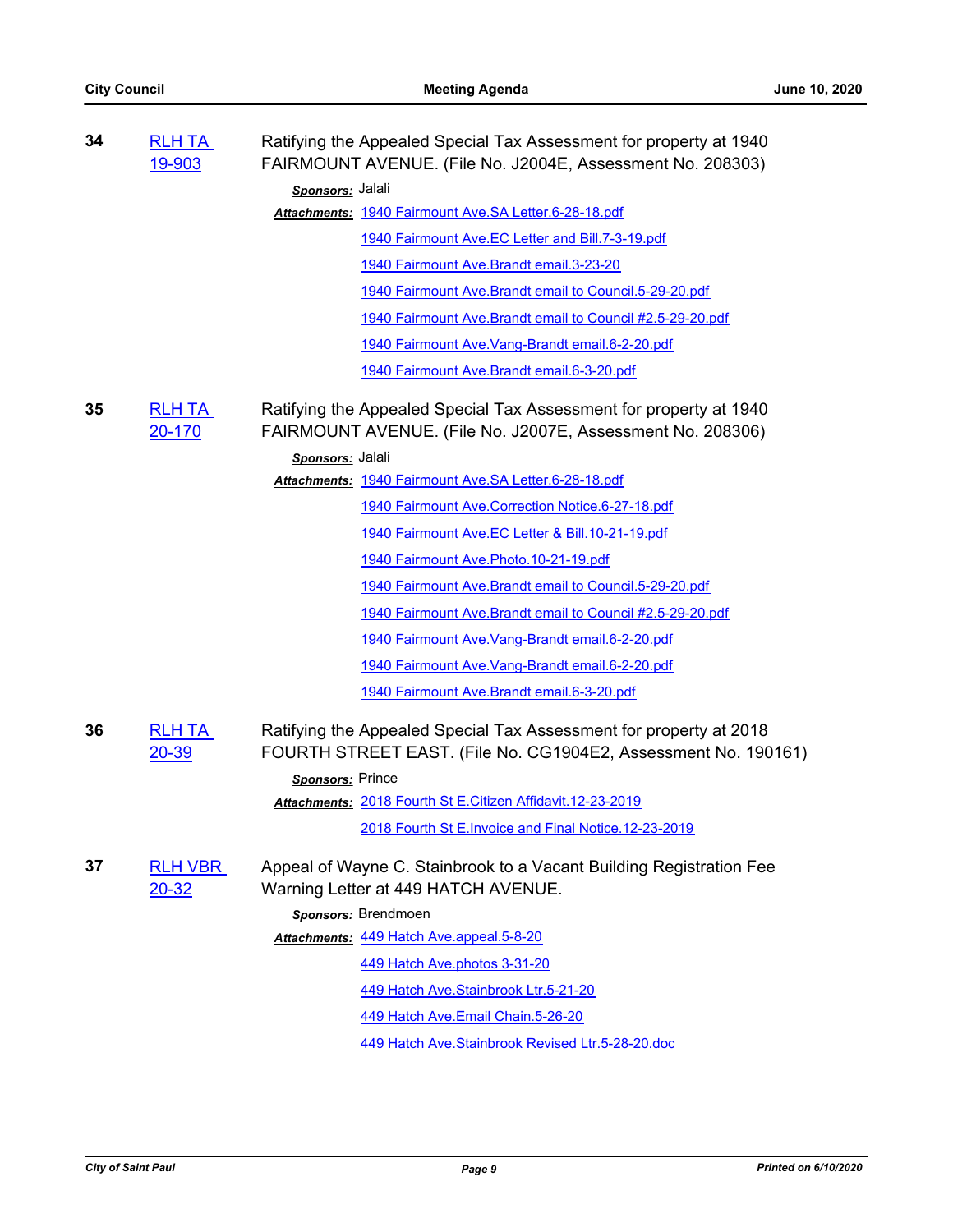| 38 | <b>RLH TA</b><br>$20 - 38$  | Ratifying the Appealed Special Tax Assessment for property at 848<br>JENKS AVENUE. (File No. CG1904D1, Assessment No. 190156)                         |
|----|-----------------------------|-------------------------------------------------------------------------------------------------------------------------------------------------------|
|    |                             | Sponsors: Yang                                                                                                                                        |
|    |                             | Attachments: 848 Jenks Ave. Final Notice and Invoice & Citizen Letter. 12-23-2019                                                                     |
| 39 | <b>RLH TA</b><br>$20 - 103$ | Ratifying the Appealed Special Tax Assessment for property at 1865<br>MARGARET STREET. (File No. CG1904E2, Assessment No. 190161)<br>Sponsors: Prince |
| 40 | <b>RLH TA</b><br>20-300     | Deleting the Appealed Special Tax Assessment for property at 1399<br>MINNEHAHA AVENUE WEST. (File No. CG1904D1, Assessment No.<br>190156)             |
|    |                             | Sponsors: Jalali                                                                                                                                      |
| 41 | <b>RLH VBR</b><br>$20 - 34$ | Appeal of Roger D. Pass to a Vacant Building Registration Notice at 1119<br>MONTANA AVENUE WEST.                                                      |
|    |                             | Sponsors: Brendmoen                                                                                                                                   |
|    |                             | Attachments: 1119 Montana Ave W.appeal.5-18-20                                                                                                        |
|    |                             | 1119 Montana Ave W. Pass Ltr. 6-1-20                                                                                                                  |
| 42 | <b>RLH TA</b><br>20-114     | Ratifying the Appealed Special Tax Assessment for property at 2127<br>NORTONIA AVENUE. (File No. CG1904C3, Assessment No. 190154)                     |
|    |                             | Sponsors: Prince                                                                                                                                      |
|    |                             | Attachments: 2127 Nortonia Avenue.FW 2127 Nortonia Ave Q3 Assessment Error.2-04-2020                                                                  |
|    |                             | 2127 Nortonia Ave.Staff Ltr to Owner.2-10-20.pdf                                                                                                      |
| 43 | <b>RLH FCO</b><br>$20 - 29$ | Appeal of Richard Thorne to a Fire Inspection Correction Notice at 845<br>PHALEN BOULEVARD.                                                           |
|    |                             | Sponsors: Yang                                                                                                                                        |
|    |                             | Attachments: 845 Phalen Bd.appeal.4-23-20                                                                                                             |
|    |                             | 845 Phalen Blvd. Thorne Ltr. 5-1-20                                                                                                                   |
|    |                             | 845 Phalen Blvd. Thorne Ltr. 5-21-20.doc                                                                                                              |
| 44 | <b>RLH FCO</b><br>$20 - 43$ | Appeal of Melissa and Francois Kiemde to a Fire Certificate of Occupancy<br>Correction Notice - Complaint Inspection at 1279 RANDOLPH AVENUE.         |
|    |                             | Sponsors: Tolbert                                                                                                                                     |
|    |                             | Attachments: 1279 Randolph Ave.appeal.05-14-20                                                                                                        |
|    |                             | 1279 Randolph Ave.appeal.9-26-2019                                                                                                                    |
|    |                             | 1279 Randolph Ave.photos (1).9-23-2019                                                                                                                |
|    |                             | 1279 Randolph Ave.photos (2).9-23-2019                                                                                                                |
|    |                             | 1279 Randolph Ave.photos (3).9-23-2019                                                                                                                |
|    |                             | 1279 Randolph Ave.photos (4).9-23-2019                                                                                                                |
|    |                             | 1279 Randolph Ave.Kiemde ltr.5-29-20                                                                                                                  |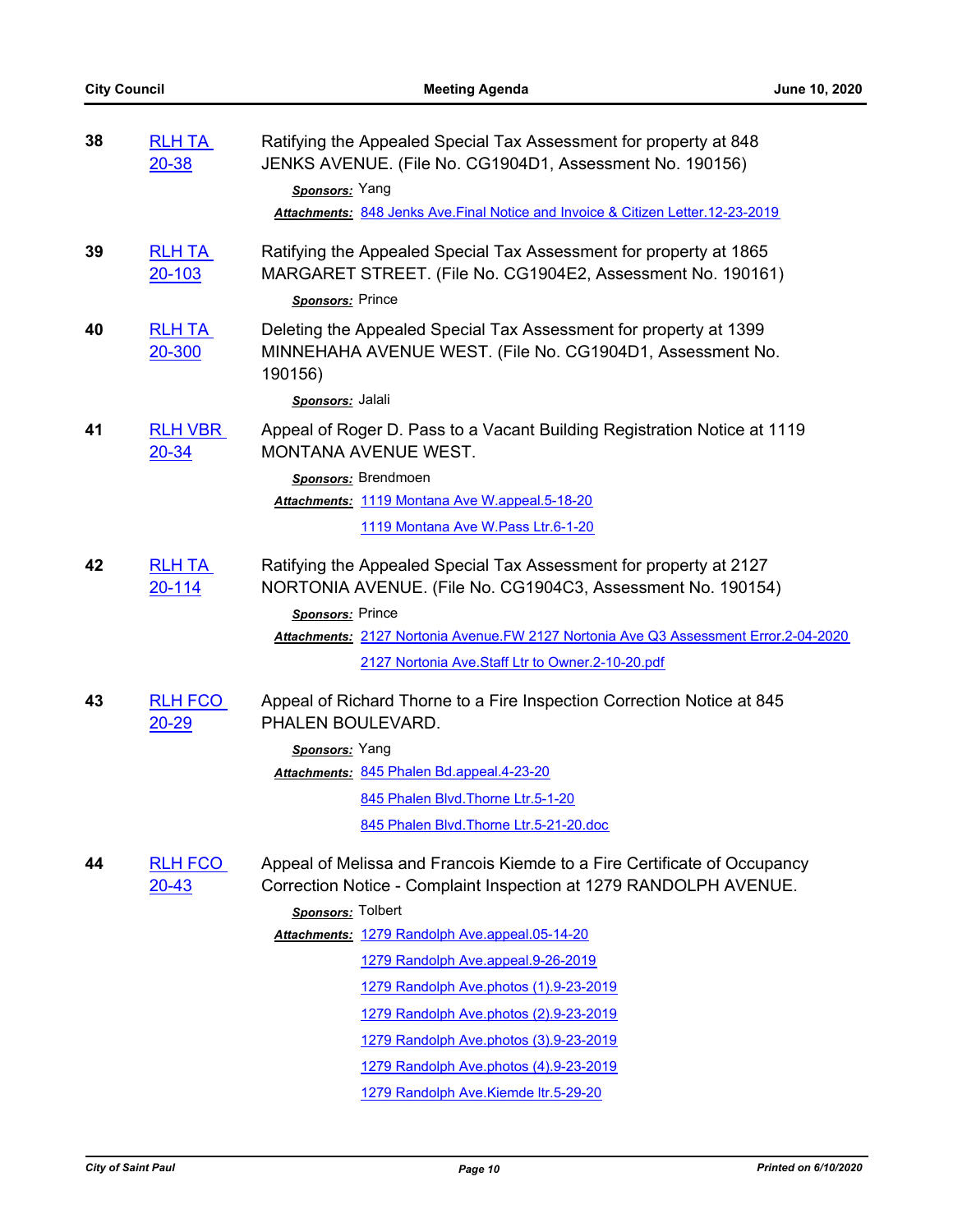| 45 | <b>RLH VBR</b><br>$20 - 38$ | Appeal of Jay Mitchell representing Quality Residences LLC to a Vacant<br>Building Registration Notice at 1146 REANEY AVENUE.                                                                                        |
|----|-----------------------------|----------------------------------------------------------------------------------------------------------------------------------------------------------------------------------------------------------------------|
|    |                             | Sponsors: Prince                                                                                                                                                                                                     |
|    |                             | Attachments: 1146 Reaney Ave.appeal.5-20-20                                                                                                                                                                          |
|    |                             | 1146 Reaney Ave. VBReg. 5-20-20                                                                                                                                                                                      |
|    |                             | 1146 Reaney Ave.Revocation Notice.4-1-20.pdf                                                                                                                                                                         |
|    |                             | 1146 Reaney Ave. Mitchell Ltr.6-1-20                                                                                                                                                                                 |
| 46 | <b>RLH VBR</b><br>$20 - 36$ | Appeal of Ivan Farrera, dba Venture Capital, LLC, to a Vacant Building<br>Registration Renewal Notice at 1830 SEVENTH STREET EAST.                                                                                   |
|    |                             | Sponsors: Prince                                                                                                                                                                                                     |
|    |                             | Attachments: 1830 7th St E.appeal.05-14-20                                                                                                                                                                           |
|    |                             | 1830 7th St E.Revocation Notice.5-16-20.pdf                                                                                                                                                                          |
|    |                             | 1830 7th St E.Revocation Notice.5-1-20.pdf                                                                                                                                                                           |
|    |                             | 1830 Seventh St E.Farrera Ltr.6-1-20                                                                                                                                                                                 |
| 47 | <b>RLH TA</b><br>20-299     | Ratifying the Appealed Special Tax Assessment for property at 667<br>SURREY AVENUE. (File No. CG1904D4, Assessment No. 190159)<br>Sponsors: Prince                                                                   |
|    |                             |                                                                                                                                                                                                                      |
| 48 | <b>RLH TA</b><br>20-153     | Ratifying the Appealed Special Tax Assessment for property at 410<br>VIRGINIA STREET. (File No. CG1904E4, Assessment No. 190163)                                                                                     |
|    |                             | Sponsors: Thao                                                                                                                                                                                                       |
|    |                             | Attachments: 410 Virginia Street. Belainesh Statement. 2-20-2020                                                                                                                                                     |
|    |                             | 410 Virginia Street. Contact Card for Trash Consortium Attorney. 2-20-2020                                                                                                                                           |
|    |                             | 410 Virginia Street. Exhibit A.2-20-2020                                                                                                                                                                             |
|    |                             | 410 Virginia Street. Exhibit B.2-20-2020                                                                                                                                                                             |
|    |                             | 410 Virginia Street. FW Virginia Street assessment questions. 2-20-2020                                                                                                                                              |
|    |                             | 410 Virginia Street. Malinda Statement. 2-20-2020                                                                                                                                                                    |
|    |                             | 410 Virginia Street. Tetra Constantino Statement. 2-20-2020.                                                                                                                                                         |
|    |                             | 410 Virginia St.chain email.3-23-20.pdf                                                                                                                                                                              |
| 49 | <b>RLH AR</b><br>$20 - 28$  | Ratifying the assessment for the City's cost of providing Collection of<br>Delinquent Garbage Bills for services during July to September 2019. (File<br>No. CG1904D1, Assessment No. 190156)<br>Sponsors: Brendmoen |
|    |                             | <b>D-11 OO4004D4</b>                                                                                                                                                                                                 |

*Attachments:* [Assessment Roll CG1904D1](http://StPaul.legistar.com/gateway.aspx?M=F&ID=d478dd45-f21a-487a-85ba-92b661365e6e.pdf)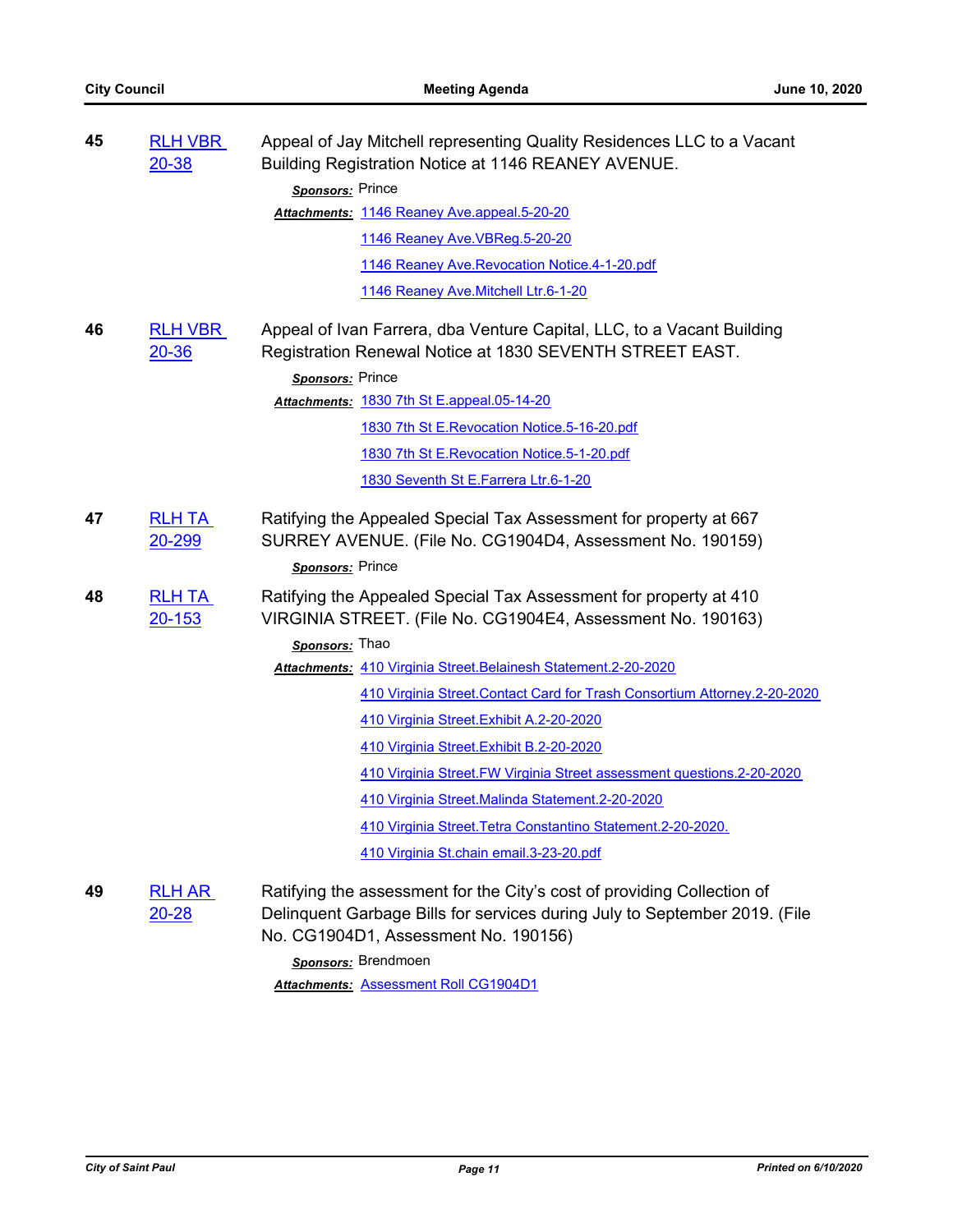| 50 | <b>RLH AR</b><br>$20 - 29$     | Ratifying the assessment for the City's cost of providing Collection of<br>Delinquent Garbage Bills for services during July to September 2019. (File<br>No. CG1904D2, Assessment No. 190157) (Public hearing continued from<br>March 25)<br>Sponsors: Brendmoen<br><b>Attachments: Assessment Roll CG1904D2</b> |
|----|--------------------------------|------------------------------------------------------------------------------------------------------------------------------------------------------------------------------------------------------------------------------------------------------------------------------------------------------------------|
| 51 | <b>RLH AR</b><br>$20 - 30$     | Ratifying the assessment for the City's cost of providing Collection of<br>Delinquent Garbage Bills for services during July to September 2019. (File<br>No. CG1904D3, Assessment No. 190158) (Public hearing continued from<br>March 25)<br>Sponsors: Brendmoen<br>Attachments: Assessment Roll CG1904D3.190158 |
| 52 | <b>RLH AR</b><br>$20 - 31$     | Ratifying the assessment for the City's cost of providing Collection of<br>Delinquent Garbage Bills for services during July to September 2019. (File<br>No. CG1904D4, Assessment No. 190159) (Public hearing continued from<br>March 25)<br>Sponsors: Brendmoen<br>Attachments: Assessment Roll CG1904D4.190159 |
| 53 | <b>RLH AR</b><br>$20 - 32$     | Ratifying the assessment for the City's cost of providing Collection of<br>Delinquent Garbage Bills for services during July to September 2019. (File<br>No. CG1904E1, Assessment No. 190160) (Public hearing continued from<br>March 25)<br>Sponsors: Brendmoen<br>Attachments: Assessment Roll CG1904E1.190160 |
| 54 | <b>RLH AR</b><br><u>20-33</u>  | Ratifying the assessment for the City's cost of providing Collection of<br>Delinquent Garbage Bills for services during July to September 2019. (File<br>No. CG1904E2, Assessment No. 190161) (Public hearing continued from<br>March 25)<br>Sponsors: Brendmoen<br>Attachments: Assessment Roll CG1904E2.190161 |
| 55 | <u>RLH AR_</u><br><u>20-42</u> | Ratifying the assessment for the City's cost of providing Collection of<br>Delinquent Garbage Bills for services during July to September 2019. (File<br>No. CG1904E3, Assessment No. 190162) (Public hearing continued from<br>March 25)                                                                        |
|    |                                | Sponsors: Brendmoen<br><b>Attachments: Assessment Roll CG1904E3</b>                                                                                                                                                                                                                                              |
|    |                                | AR 20-42-660 Thomas Ave.email chains.3-25-20.pdf                                                                                                                                                                                                                                                                 |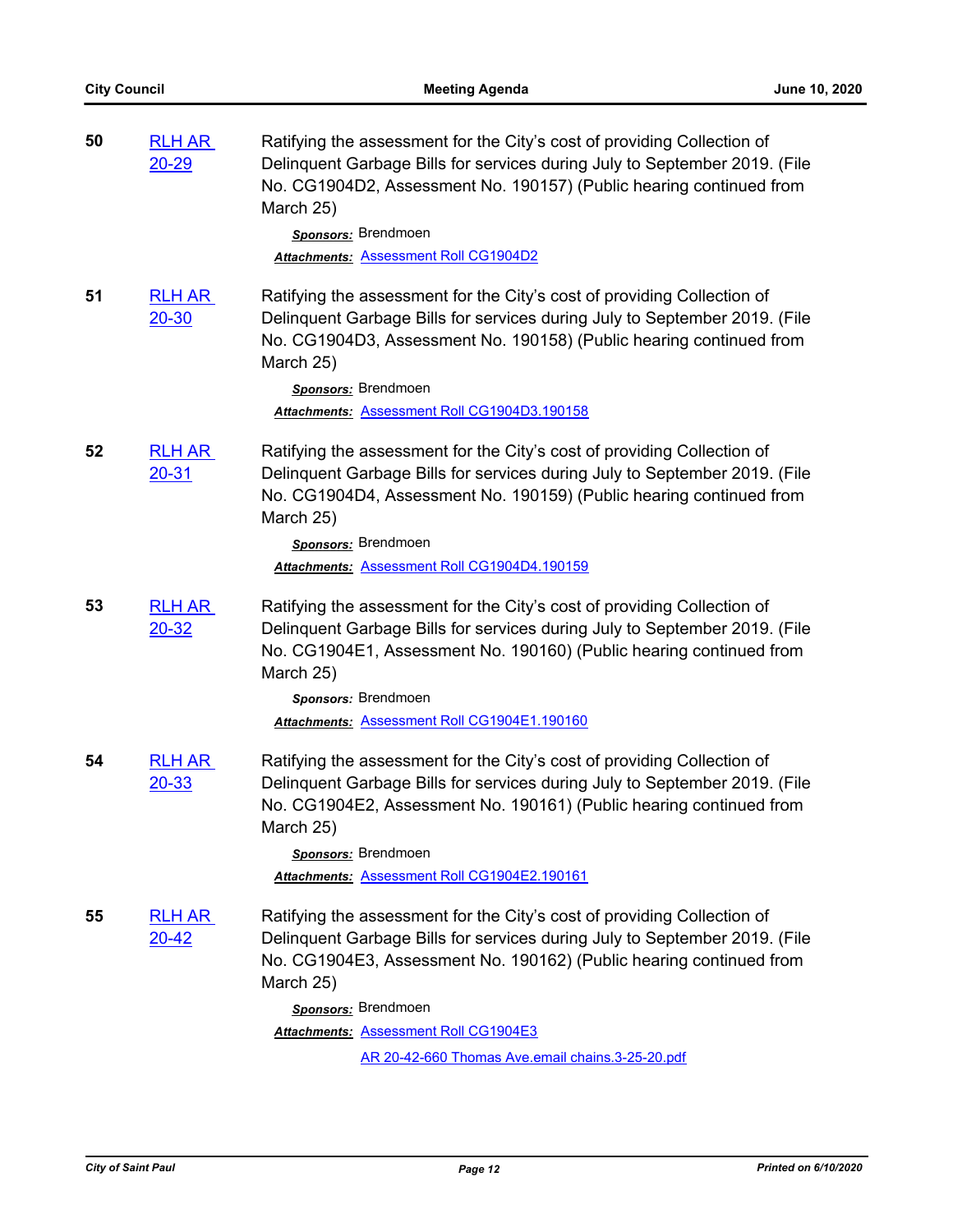| 56 | <b>RLH AR</b><br>20-43 | Ratifying the assessment for the City's cost of providing Collection of<br>Delinquent Garbage Bills for services during July to September 2019. (File<br>No. CG1904E4, Assessment No. 190163) (Public hearing continued from<br>March 25) |
|----|------------------------|-------------------------------------------------------------------------------------------------------------------------------------------------------------------------------------------------------------------------------------------|
|    |                        | Sponsors: Brendmoen                                                                                                                                                                                                                       |
|    |                        | Attachments: Assessment Roll CG1904E4                                                                                                                                                                                                     |

# **ADJOURNMENT**